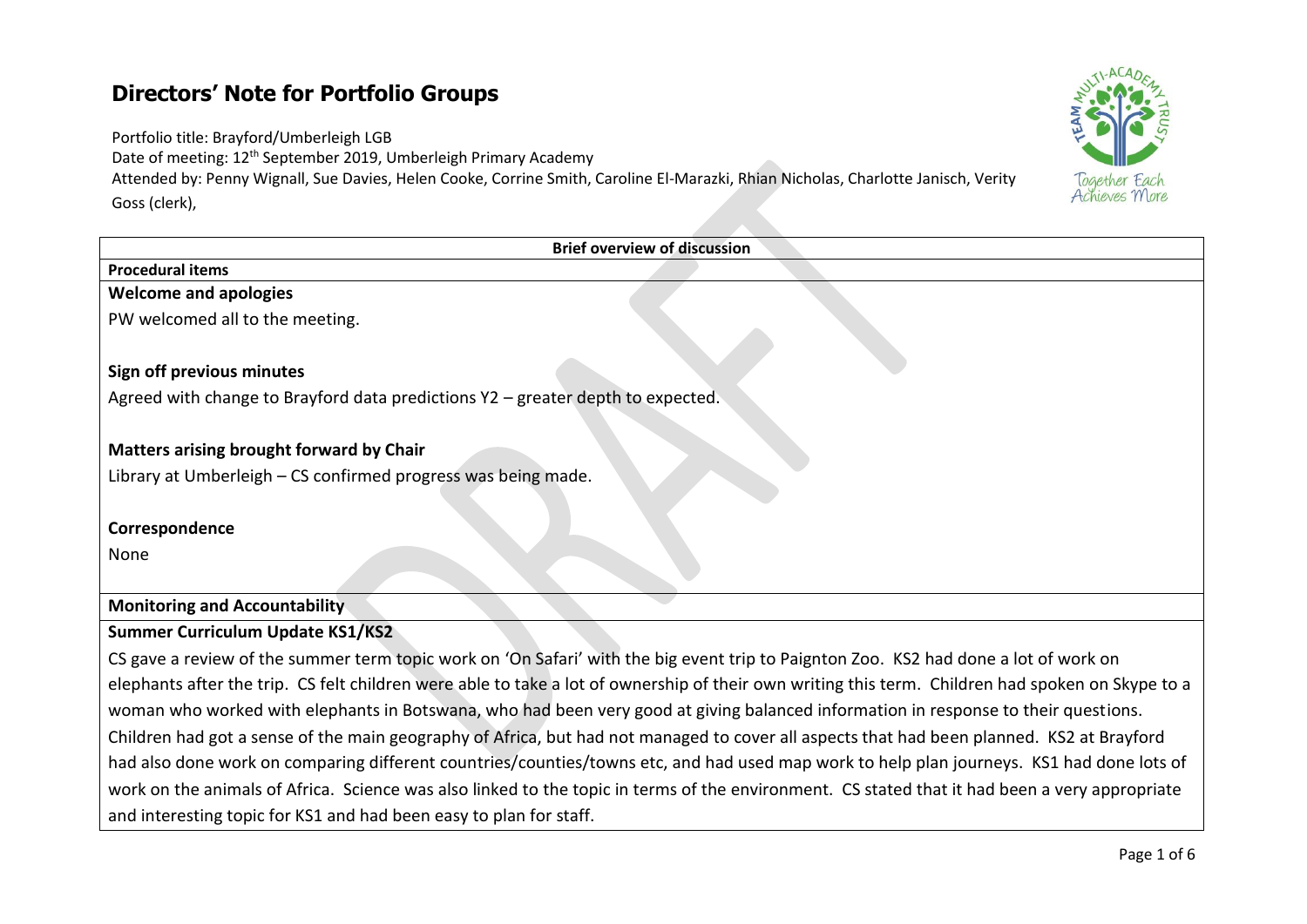Discussion on the trust link that had been set up with a school in Uganda and whether this had been beneficial to all schools – RN agreed links had mainly been with Pilton.

Curriculum newsletter – discussion on the bullet points showing what staff hoped each child would know by the end of term. CS agreed there was a difficulty when plans changed partway through the term, which would depend on how children were reacting to the topic. Agreed it would be useful to have a more general overview, with updates in the newsletter with more specific areas covered. CS explained how topic was linked with curriculum areas when possible.

This term's topic – Stone Age (Digging in to the Past). CS stated there had been discussion on how to record topic work more creatively, including topic journals – plain pages to allow for more freedom in how children used the books. RN reported there had been an inset session on the first day of term from Beaford Arts which had fed in to how the topic journals were going to be used. Schools would be visiting Cheddar Gorge for their big event trip.

Local governors discussed whether it would be useful to announce the topic in advance at the end of the previous term – some children liked to do some of their own research beforehand/may want to visit somewhere related/some parents may have links or objects that may be helpful to the topic.

#### **School specific SIP Updates - SATs Review**

Y6 Umberleigh – 33% expected standard reading, 66% writing, 33% maths. One child had been predicted to be at expected standard in reading, but had missed the cut off by two marks, and had also missed the maths cut off by one mark. CS confirmed the test paper had been checked for marking errors. CS explained she had spoken to the parents of the child and explained the mark received.

Y6 Brayford – 83% expected standard reading with 33% greater depth, 83% writing with 17% greater depth, 83% maths with 17% greater depth. Combined score of 67%. CS stated that the additional teaching time had had a huge impact on the children.

Was there anything CS would have done differently at Umberleigh? Did not think so - if anything the children had slightly lacked stamina. CS explained how staff were building stamina with children this year. Accelerated reader would also be beneficial for this, which should become more evident as cohorts progress through the years.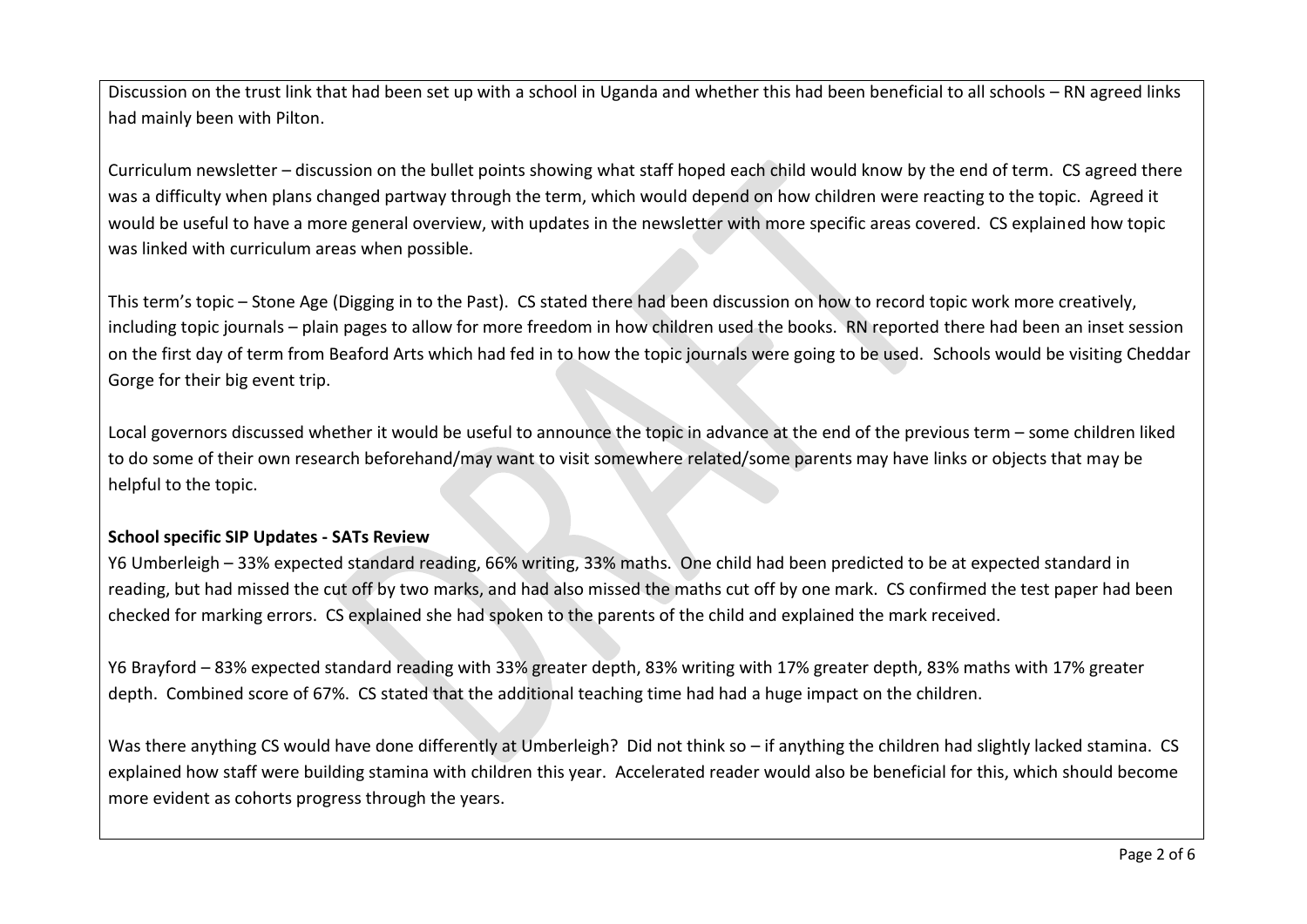Y2 Umberleigh – 77% expected standard in reading with 44% greater depth, 66% writing with 33% greater depth, 66% maths with 44% greater depth. One child had a high level of SEN. Overall a high achieving cohort – discussion on the need to ensure they continue with the level through their school life, and how parents were informed if a child exhibited a particular aptitude for certain areas.

Y2 Brayford – 50% expected standard in reading, 50% writing, 100% maths. No greater depth. Child who had achieved expected standard in maths but not the other areas had made great progress.

Phonics Umberleigh – 3 passed, 3 did not, 2 of whom had S&L issues. Both Y2 retakes had passed.

Phonics Brayford – All Y1 had passed, 1 Y2 retake who had passed.

#### **Monitoring standards**

#### Progress on SIP at Umberleigh including book scrutiny

Discussed the action point on making improvements in maths – CS reported that children had made good progress in maths, but that this would be continually worked on to ensure it continued. Writing was also being worked on – children were improving in their ability to go back and edit their own work.

#### Progress on SIP at Brayford including book scrutiny

CS reported that staff in KS1 had started working on cursive handwriting. There had been a lot of discussion about when this was appropriate, and it was decided that once children knew their letters they could work on cursive. Staff were providing opportunities for longer writing sessions.

Were there children in the school who did not read very much at home? CS confirmed that there were, and explained how staff tried to support these children with opportunities to read in school.

#### **Governor Visits**

Paull Ginnings had been to visit, and had reported back to trustees. Julie Wells had visited both schools to complete the safeguarding talk with children.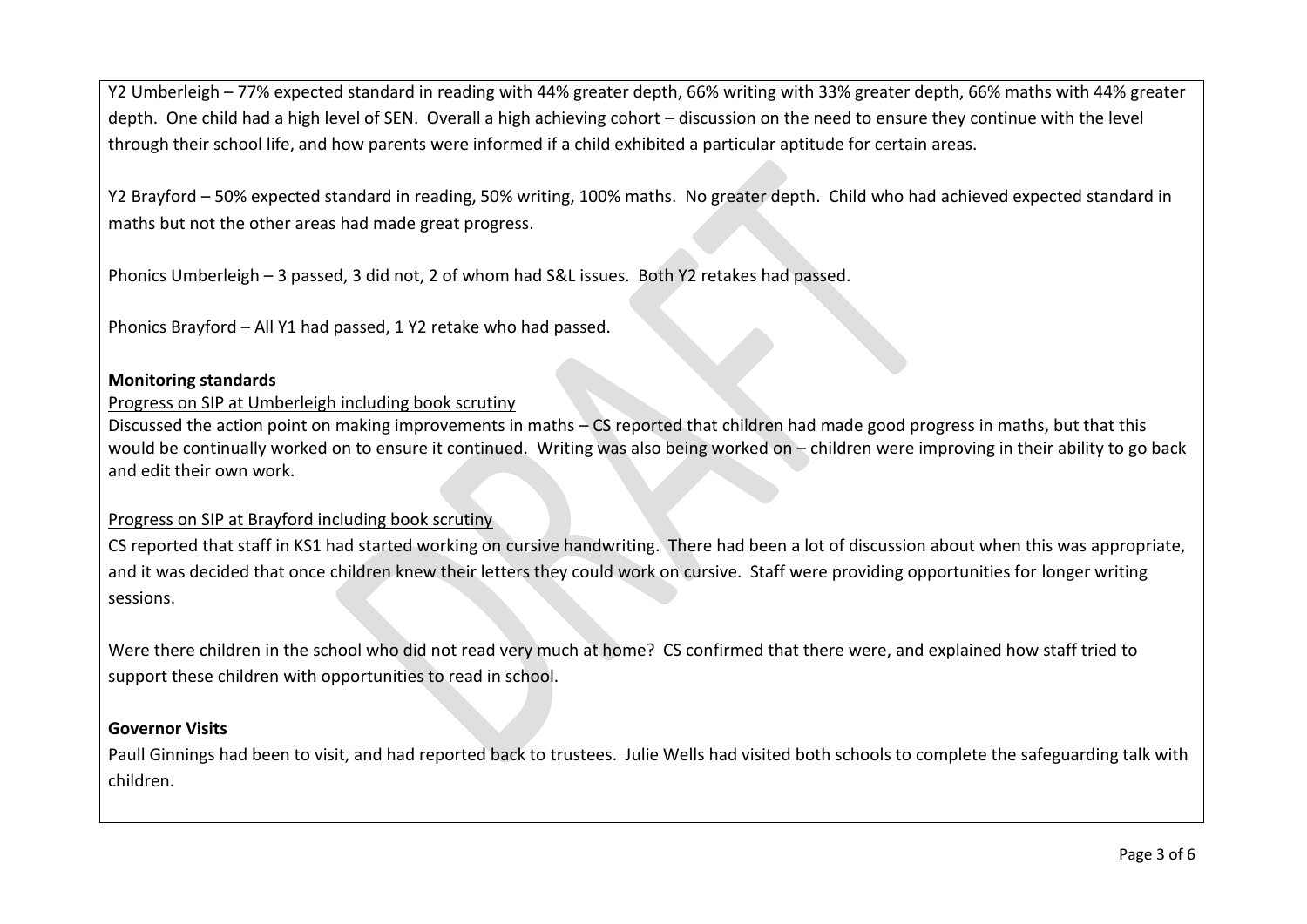#### **Safeguarding Report**

Both reports had been received by local governors – topics raised in the conversations discussed. CS informed local governors that the two digital champions at Umberleigh had asked to put on an assembly about age appropriate games due to realising that some of their classmates were sometimes playing inappropriate games.

New KCSIE document had been released – very few changes to last year. Will be circulated to all, with notes of what the changes are. SD explained how it identified the concerns staff should watch out for.

Relationship education soon to be mandatory in primary schools, with a link to keeping safe and staying safe. SD had met with Briony Parsons to complete the 360 review evaluation for e-safety. Lots of positives had come out of this meeting, with a few items to look at in more detail. A questionnaire for staff was planned to identify training needs.

SD outlined plans for the digital champions this year – it was hoped to address social media use more this year, last year's discussions having mainly focussed on gaming.

Data collection – no safeguarding concerns at Umberleigh. SD reported that the ongoing issue at Brayford was being dealt with professionally and compassionately by the CEO, Head of School and School Staff. SD felt secure that an open culture in the schools allowed for any concerns to be actioned immediately.

#### **Health and safety report**

CS and RN had been on the last Health and Safety walks. CS reported on the recent improvements.

#### **Approve policy – attendance**

Discussed – agreed if alteration was included to indicate rewards for 100% attendance may be given at the discretion of the Head of School to allow for differences between the five schools.

#### **Strategic**

#### **Review pupil numbers, projected numbers, staffing**

Brayford – two new families had joined the school – three new children on roll and one in Brumblebees, with another younger sibling to start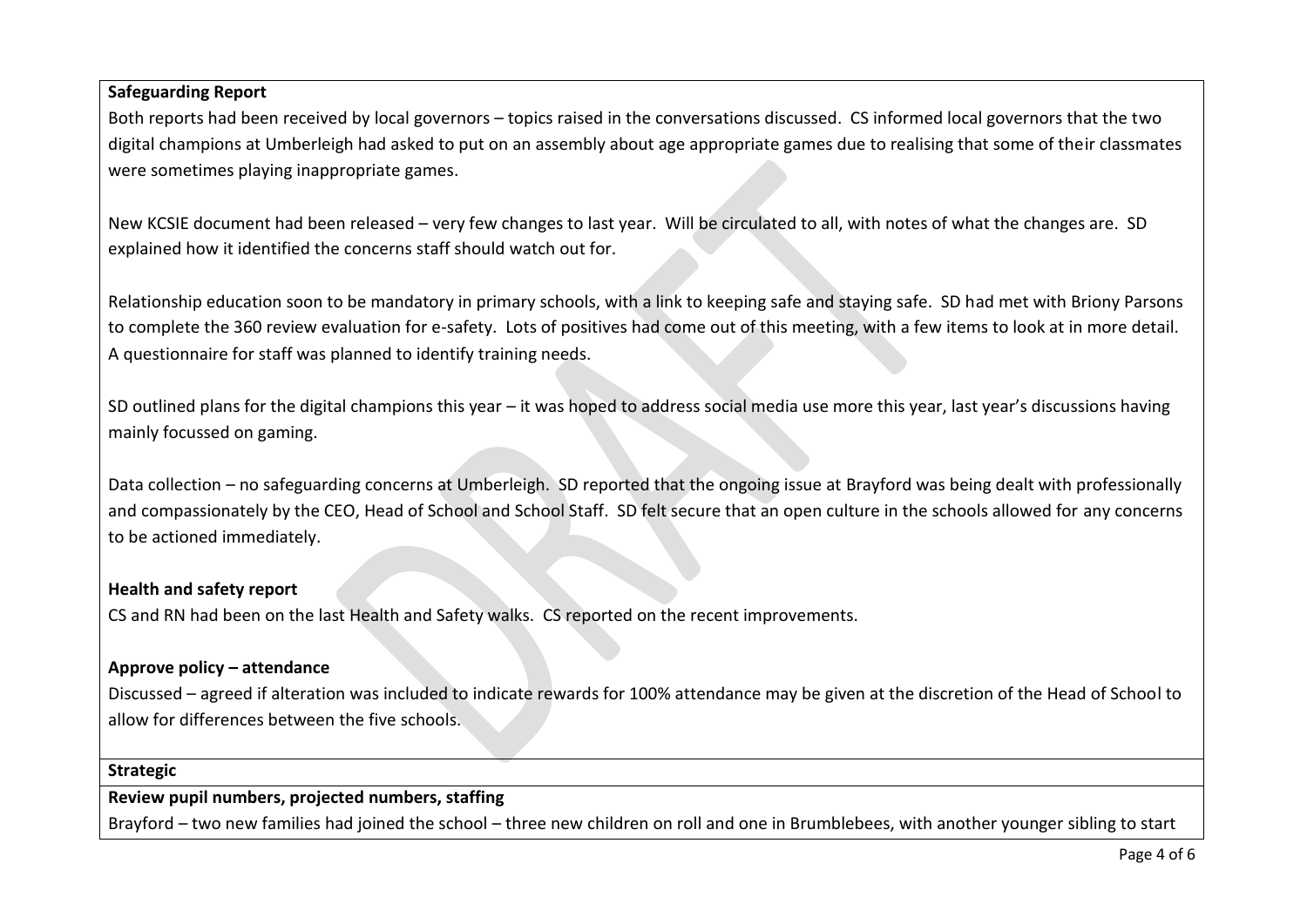Brumblebees in October. Currently seven Brumblebees at Brayford in total – two not in catchment area who may not come to Reception. 32 on roll.

Umberleigh – currently 34 on roll, as two children from Y2 had moved school. 11 currently in Brumblebees – all likely to come to the school for Reception.

Staffing at Brayford had remained the same. Umberleigh had appointed a new MTA – staff member who already did breakfast club.

One to One TA new appointment at Witheridge had not been able to start, so TA from Umberleigh was covering until a replacement was appointment. Other TA at Umberleigh had increased their hours to cover this. CS stated that this would not have been agreed if it would have had a detrimental effect on the children, or staff would not have been able to cope.

# **Brumblebees update, numbers, staffing**

Included in above item.

#### **Attendance including PP data for 2018/19**

At end of summer term – Umberleigh 95.7% overall attendance, Brayford 95.9% overall attendance.

Pupil premium attendance – Umberleigh broadly in line with average. Brayford 86.9%, 97.3%, 96.3%, 76.1%. There had been meetings with the parents for the low attendance. The autumn term had started positively for attendance.

#### **2019/20 SIP early indicators**

Had covered in curriculum update.

### **Update on Academy Trust (Park and Play)**

Land sale was continuing.

The village hall committee had submitted a grant application for the bulk of the money. PW explained the aspects that had been emphasised in the application. Awards for All from the National Lottery was also being considered.